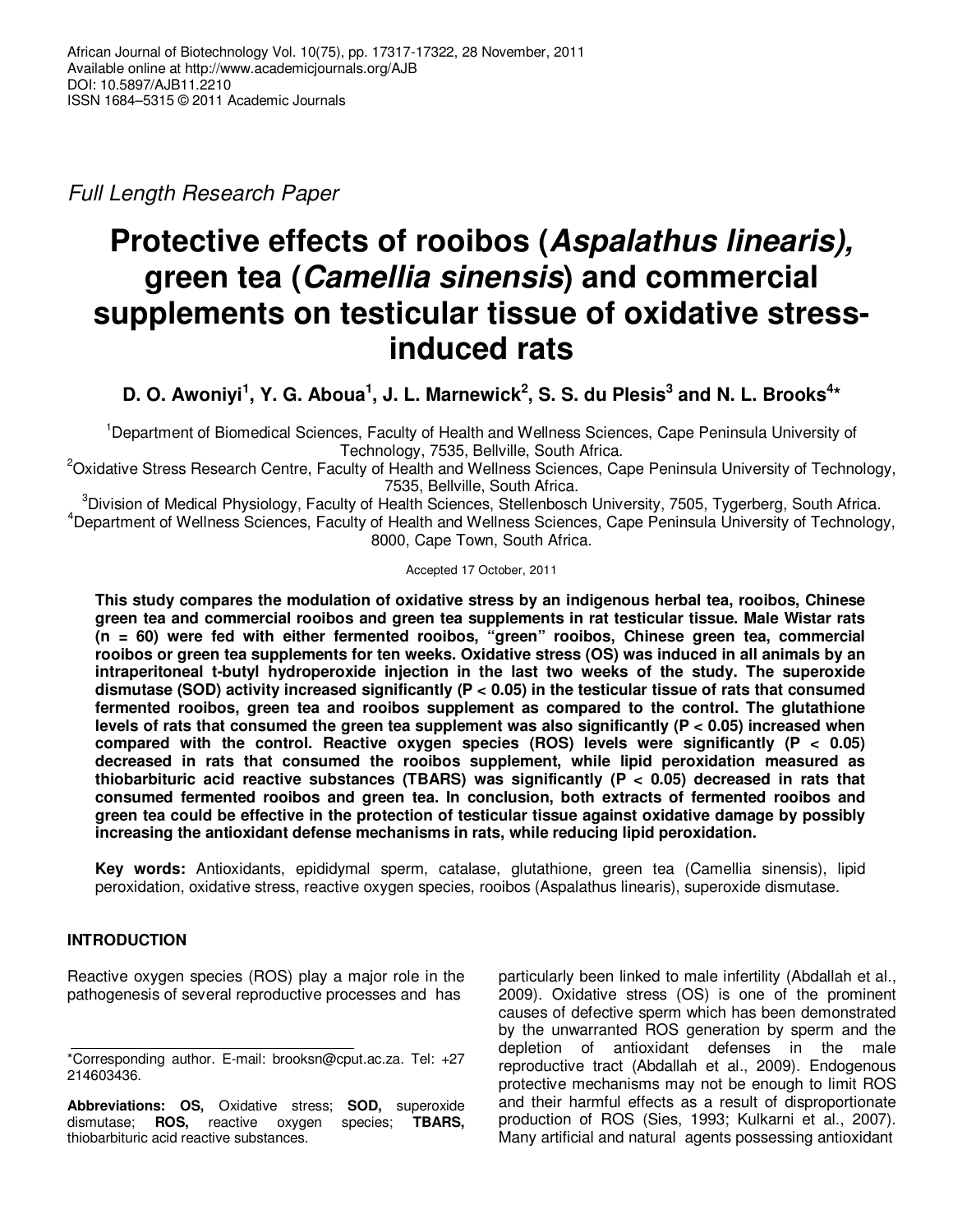and radical scavenging properties, such as dietary antioxidants, may be of great importance as additional protective measures and have been proposed to prevent and/or treat oxidative damage induced by ROS (Martinez-Cayuela, 1995; Furst, 1996; Kucharska et al., 2004). Along with a wide range of synthetic antioxidants, several natural occurring compounds in plants and fruits have been studied for the prevention of OS of different aetiologies (Lampe, 1999; Riso et al., 2009). The popularity of these compounds is due to their advantages such as low or no toxicity, as well as containing a plethora of antioxidants which covers dismutation and trapping of almost all types of ROS. Most popular amongst the dietary antioxidants are different types of teas and herbal teas widely used as non-alcoholic health beverages (Benzie and Szeto, 1999; Trevisanato and Kim, 2000). The therapeutic and medicinal values of rooibos (Aspalathus linearis) and green tea (Camellia sinensis) is the subject of many studies and several researchers have described their functional health benefits (Yang et al., 2002; Marnewick et al., 2000, 2003, 2005, 2009a, b). The aim of this study was to evaluate the possible protective effects of fermented and "green" rooibos (A. linearis), green tea (C. sinensis) and commercially available rooibos supplement and green tea supplement on biochemical parameters related to induced oxidative stress in the testes of rats. The supplements were included in this study because of the active components of the various herbal teas and tea which they contain.

#### **MATERIALS AND METHODS**

#### **Treatment of animals**

60 male Wistar rats (120 to 150 g) were obtained from the Animal Unit of the University of Cape Town (South Africa). They were randomly divided into five supplementation groups and one control group ( $n = 10$  per group). Over a 10 week period, the animals received aqueous extracts of superior grade fermented and "green" rooibos (2% w/v) supplied by Rooibos Ltd (Clanwilliam, South Africa), green tea (2% w/v), rooibos or green tea commercial supplements (1% w/v) freshly prepared every second day as their main source of fluid intake. Each rooibos tablet contained 175 mg of a 20% aspalathin-rich extract, 500 µg vitamin A, 150 mg vitamin C, 5 mg vitamin E and 25 µg selenium, while each green tea capsule contained 100 mg epigallocatechin gallate (EGCG) according to the manufacturers label. The green tea, rooibos and green tea commercial antioxidant supplements were bought from a local drug store in Cape Town, South Africa. Control animals received tap water only. Body weights were recorded twice a week as well as at the end of the study. During the last two weeks of the 10 week study, OS was induced in all animals by a daily intraperitoneal injection (i.p) of t-butyl hydroperoxide (Kumar and Muralidhara, 2007; Aboua et al., 2009). The rats (non-fasting) were sacrificed under pentobarbital anaesthesia (i.p. 0.4 ml/kg body weight). The testes were excised, their weights were recorded, rinsed and gently homogenized in 1.5 ml of phosphate buffered saline using a Thomas homogenizer. The tissue homogenates were collected for measurement of various biochemical parameters. Ethical approval was obtained from Faculty of Health and Wellness Sciences Research Ethics Committee, Cape Peninsula University

of Technology.

#### **Assessment of reactive oxygen species and lipid peroxidation**

Intracellular production of ROS in the testis was measured using 2'7'-dichlorofluorescin diacetate (DCFH) as the probe (Driver et al., 2000). The non fluorescent DCFH in the presence of ROS is rapidly oxidized to highly fluorescent dichlorofluorescent (DCF). Briefly, 10 µmol of DCFH was added to 100 µl of testis homogenate and incubated for 45 min at room temperature (in dark) in a 96 well microplate. Fluorescence was measured at 530 nm emission (485 nm excitation) using the GloMax<sup>®</sup> Multi detection System. DCF production was expressed as relative fluorescence units (RFU).

Lipid peroxidation (LPO) was quantified by measuring the formation of thiobarbituric acid reactive substances (TBARS) (Draper et al., 1993). Fifty microliters of testis homogenate were added to 6.25 µl of cold butylated hydroxyl toluene/ethanol (4 nM) and 50 µl of ortho-phosphoric (0.2 M) acid in a microcentrifuge tube. After 10 s of vortexing, 6.25 µl of freshly prepared thiobarbituric acid reagent (0.11 M) was added and the mixture was heated to 90°C for 45 min. The samples were cooled on ice for 2 min and kept at room temperature for 5 min before adding nbutanol (500  $\mu$ l) and saturated NaCl (50  $\mu$ l). The reaction mixtures were centrifuged (12000 rpm, 2 min, 4°C) and 300 µl supernatant (top butanol) were transferred into a 96 well microplate. Absorbance was measured at 532 and 572 nm at room temperature (GloMax® Multi detection System). Lipid peroxidation was expressed as nmol malondialdehyde per milligram tissue (MDA/mg tissue).

#### **Assessment of antioxidant enzymes**

The activities of the antioxidant enzymes: SOD and catalase (CAT) were determined in testes homogenates by means of a plate reader (GloMax® Multi detection System, Promega, UK). Catalase activity was measured by catalase fluorometric detection kit (Assay designs, USA). The CAT activity was assessed by measuring the amount of substrate, hydrogen peroxide  $(H_2O_2)$ , remaining after sample addition (Zhou et al., 1997). Briefly, 50  $\mu$ l of H<sub>2</sub>O<sub>2</sub> (40  $\mu$ M) solution was added to 50 µl of testes homogenates. This was followed by the addition of 100 µl of the reaction cocktail (detection reagent, reaction buffer and horseradish peroxidase) and incubation at room temperature (15 min). Readings were determined at fluorescence of 590 to 600 nm and excitation at 530 to 570 nm. The CAT activity was expressed as relative fluorescent units (RFU).

Superoxide dismutase activity was measured using superoxide dismutase activity kit (Assay designs, USA). The SOD activity was determined from the conversion of xanthine and oxygen to uric acid

and H<sub>2</sub>O<sub>2</sub> by xanthine oxidase to form superoxide anion (O<sub>2</sub><sup>-</sup>•). The

 $\overline{O_2}$  • then converts teterazolium salt (WST-1) to WST-1 formazan, a

colored product that absorbs light at 450 nm. The relative SOD activity of the experimental sample is determined from the percentage inhibition of the rate of formation of WST-1 formazan. The reaction was initiated by the addition of 25 µl 1X xanthine solution and absorbance readings were measured at 450 nm every minute for 10 minutes at room temperature. The assay was conducted according to the protocol provided by the manufacturer (Assay designs, USA). The SOD activity was expressed as U/mg of tissue.

#### **Glutathione (GSH) analysis**

The GSH level was measured using a commercial kit GSH-Glo<sup>TM</sup>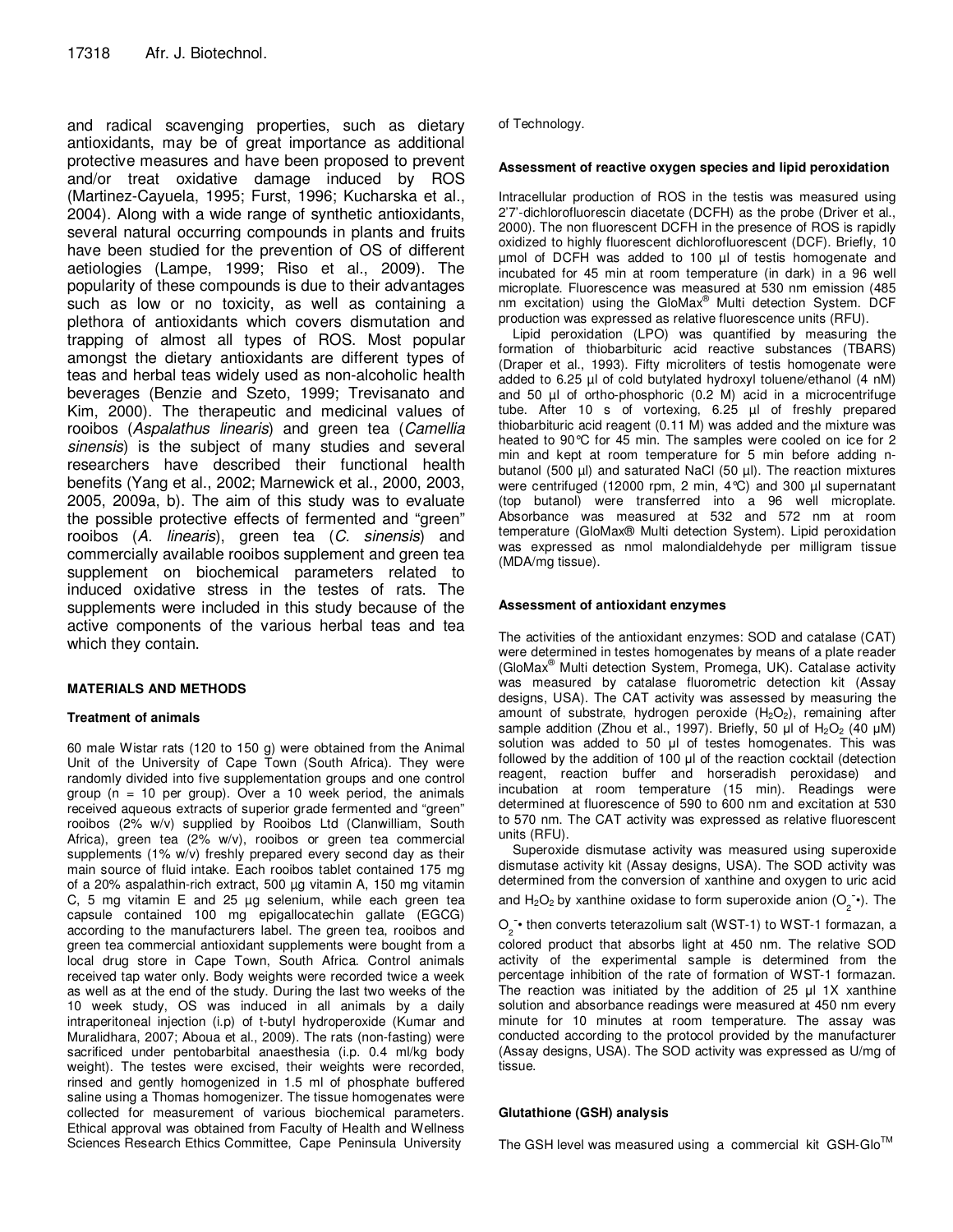| <b>Treatme</b><br>nt | <b>DCFH-DA</b>                     | <b>TBARS</b>             | Catalase                       | Superoxide<br>dismutase | Glutathione                             |
|----------------------|------------------------------------|--------------------------|--------------------------------|-------------------------|-----------------------------------------|
|                      | <b>Fluorescence (RFU) x</b><br>10° | nmolMDA/mg<br>tissue     | Fluorescence (RFU) x<br>$10^3$ | U/mg of tissue          | Luminescence (RLU) x<br>10 <sup>3</sup> |
| Control              | $104.96 \pm 46.40^a$               | $15.73 \pm 6.46^a$       | $40.37 \pm 8.14^a$             | $2.38 \pm 0.07^a$       | $13.38 \pm 3.87^a$                      |
| Rf                   | 75.14 $\pm$ 26.51 <sup>a</sup>     | $7.99 \pm 3.89^b$        | $42.62 \pm 4.15^a$             | $3.80 \pm 0.05^{\circ}$ | $15.16 \pm 1.19^a$                      |
| Rg                   | 79.54 ± 28.08 <sup>a</sup>         | $13.04 \pm 6.83^{\circ}$ | $40.06 \pm 4.53^{\circ}$       | $2.20 \pm 0.09^{\circ}$ | $14.07 \pm 2.11^a$                      |
| Gt                   | $105.07 \pm 40.08^a$               | $9.17 \pm 4.78^b$        | $45.30 \pm 14.43^a$            | $4.27 \pm 0.13^b$       | $14.40 \pm 3.07^a$                      |
| <b>Rs</b>            | $70.90 \pm 12.69^{\circ}$          | $13.59 \pm 5.27^a$       | 44.60 $\pm$ 7.33 <sup>a</sup>  | $2.83 \pm 0.09^b$       | $14.18 \pm 2.02^a$                      |
| Gs                   | $96.67 \pm 32.23^a$                | $14.30 \pm 4.53^a$       | $44.06 \pm 5.24^a$             | $2.12 \pm 0.13^c$       | $16.16 \pm 3.61^b$                      |

**Table 1.** Effect of rooibos herbal teas, green tea, and commercial rooibos and green tea supplements on reactive oxygen species production, thiobarbituric acid reactive substances, catalase, superoxide dismutase and glutathione in the testicular tissue of rats.

Values in columns are means ± STD of 10 rats per group. Means followed by the same letter do not differ significantly (P > 0.05). If letters differ, then P < 0.05 vs. control. Fermented rooibos (Rf), "green" rooibos (Rg), green tea (Gt), rooibos supplement (Rs) and green tea supplement (Gs).

Glutathione Assay (Promega, UK). Determination of the level of GSH was based on the conversion of a luciferin derivative into luciferin in the presence of glutathione, catalyzed by glutathione Stransferase (GST). The signal generated in a coupled reaction with firefly luciferase is proportional to the amount of GSH present in the sample. Tissue homogenates (25 µl) were added to GSH-Glo™ Reagent 2X (50 µl) and incubated at room temperature for 30 min. Subsequently, 100 µl of luciferin detection reagent was added in a 96 well microplate and the mixture was incubated for 15 min before reading the luminescence using the GloMax® Multi detection System. The assay was conducted according to the protocol provided by the manufacturer (Promega, UK). The GSH level was expressed as relative luminescence units (RLU).

#### **Statistical analysis**

Data were analyzed by two-way ANOVA using the general linear model procedure according to SPSS version 17. The Bonferroni pairwise adjustment was used to determine whether the means differed statistically. Values were considered significant if  $P < 0.05$ . Data are expressed as mean ± standard deviation (STD).

#### **RESULTS**

There were no differences in the body weight gain, testes weights and epididymis weights of all the tea treated rats (results not shown, recorded in previous study).

#### **Reactive oxygen species production and lipid peroxidation**

The ROS production (DCFH-DA) and TBARS levels of all groups are shown in Table 1. Although, all the rats consuming the two rooibos extracts and commercial rooibos supplement showed a decreased in ROS levels; only the rooibos supplement group showed a significant  $(P < 0.05)$  decrease when compared when the control group. Fermented rooibos and green tea caused a significant ( $P < 0.05$ ) decrease in the LPO, measured as TBARS levels, as compared to the group that received water. "Green" rooibos and both commercial supplements did not show any significant effects on TBARS levels. A trend to reduce the TBARS levels by "green" rooibos and the two commercial supplements were shown when compared with the control group, although not significant.

#### **Antioxidant enzymes**

Data on the activities of antioxidant enzymes in the testes of rats that consumed the rooibos herbal teas, green tea and commercial supplements are presented in Table 1. None of the herbal tea and tea treatment groups showed any significant differences in CAT activity, but a trend of increase in the activity was shown by all the groups, except "green" rooibos as compared to the control group. Rats that consumed fermented rooibos, green tea and the rooibos supplement had a significant ( $P < 0.05$ ) increase in the SOD activity while rats that received "green rooibos" and the green tea supplement had decreased SOD activity significantly  $(P < 0.05)$  when compared with the control group that consumed only water.

## **Glutathione level**

The GSH levels in the testicular tissue of the different tea treated groups are shown in Table 1. Rats that consumed the commercial green tea supplement had significantly (P < 0.05) increased GSH levels when compared with the control group. All other treatment groups showed only a marked, though not significant increase in testicular GSH levels.

### **DISCUSSION**

Oxidative stress is associated with the aetiology of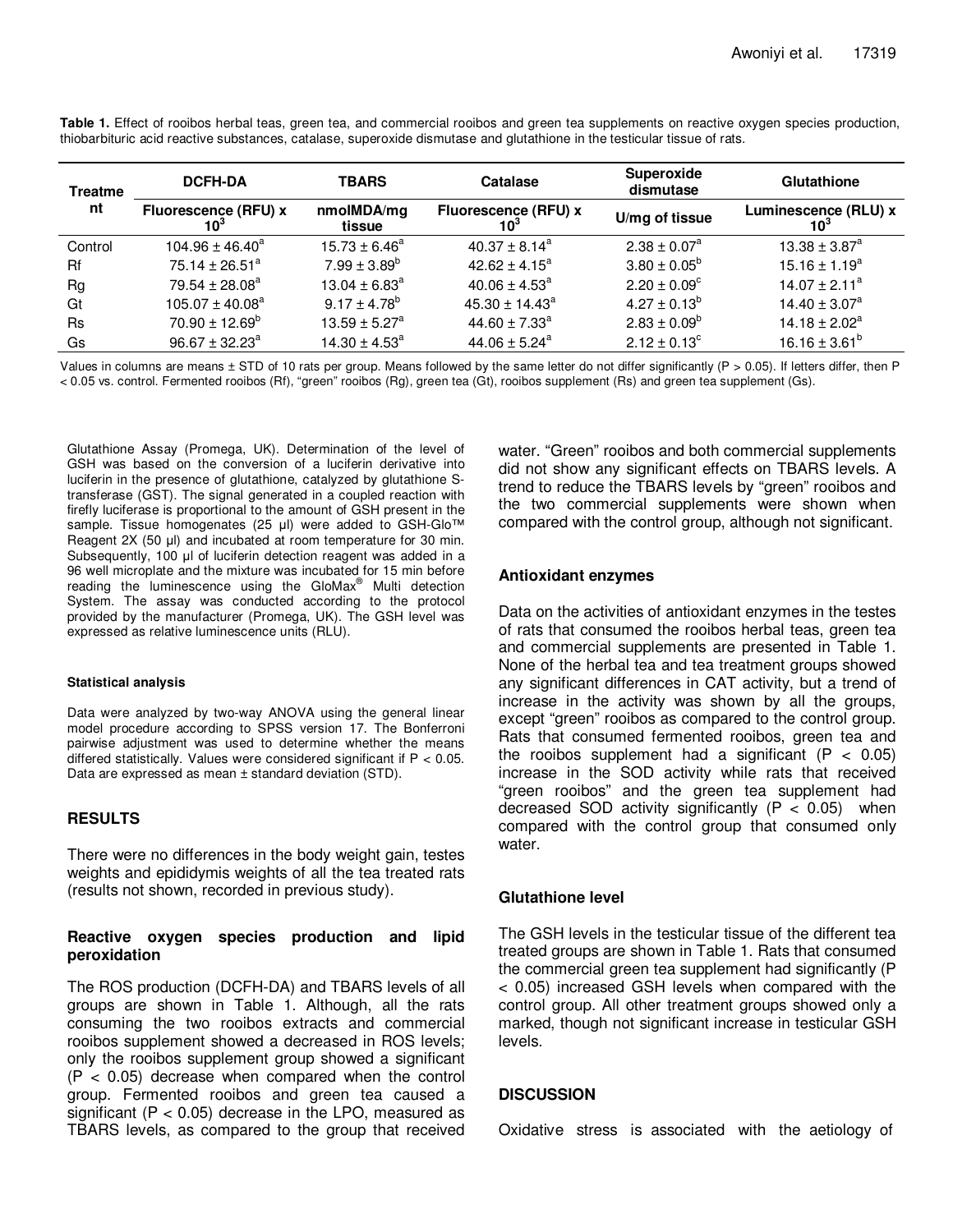chronic diseases such as atherosclerosis, diabetes, liver damage, rheumatoid arthritis, cataracts, cancers (Agarwal and Prabakaran, 2005) and can also play a vital role in male infertility (Ong et al., 2002; Makker et al., 2009). Diets rich in fruits and vegetables are linked to the protective effects against these diseases (Segasothy and Phillips, 1999; Riso et al., 2009). These protective effects are likely to be modified by antioxidants which employ a series of redox reactions (Szeto and Benzie, 2002; Blokhina et al., 2003). From the present study, it was observed that fermented rooibos, the commercial rooibos supplement and green tea significantly increased the SOD activity in the testicular tissue, while fermented rooibos and green tea also significantly decreased lipid peroxidation (TBARS), measured as MDA, in this tissue. The commercial rooibos supplement significantly decreased the ROS levels while the commercial green tea supplement caused a significant increase in GSH levels. It has been reported that CAT, SOD, peroxidase activity (POD) and glutathione peroxidase (GSH-Px) constitute a mutually supportive team of defense against ROS (Bandyopadhyay et al., 1999; Khan and Ahmed, 2009).

The main detoxifying systems for peroxides are CAT and GSH (TÜrk et al., 2008). Glutathione exists in cells in both a reduced (GSH) and an oxidized (GSSG) form and it may also be covalently bound to proteins through a process called glutathionylation (Thomas et al., 1995, Huang and Huang, 2002). The GSH level in the testicular tissue of rats that consumed the commercial green tea supplement increased significantly in this study. Previously, Khan and Ahmed (2009) demonstrated the enhancement of GSH content in the testicular tissue of rats by Digera muricata, a plant rich in flavonoids. An important task for cellular GSH is to scavenge free radicals and peroxides produced during normal cellular respiration, which would otherwise oxidize proteins, lipids and nucleic acids (Hayes and Pulford, 1995; Wild and Mulcahy, 2000). Because GSH is the fundamental redox regulator in eukaryotic cells, it is conceivable that the principles of GSH-mediated redox switching of transcription factors can be extrapolated from single cells to multicellular organisms (Moskaug et al., 2005). By participating in the GSH redox cycle, GSH together with glutathione peroxidase (GSH-Px) converts  $H_2O_2$  and lipid peroxides to non-toxic products (Calvin et al., 1981; Sikka, 1996; Sanocka and Kurpisz, 2004).

Superoxide dismutase is a highly specific scavenging enzyme for O<sub>2</sub> and MDA is a reactive end product of lipid peroxidation. The SOD activity and MDA level can reflect the degree of damage of testicular tissues induced by ROS example, O<sub>2</sub> and OH . ROS-induced injury normally causes a decrease of SOD activity and increase of MDA level in tissues (Luo et al., 2006). It is well known that SOD depletion in spermatozoa is thought to be associated with male infertility (Luo et al., 2006). In this study, rats that consumed fermented rooibos, the rooibos

supplement and green tea showed significantly increased SOD activity when compared with the control animals, while the (TBARS) levels showed a decreasing trend only. Rats that consumed fermented rooibos and green tea showed significantly decreased (TBARS) levels in their testicular tissue. This indicated that the antioxidant system of the testicular tissues protected against the induced-OS and could effectively scavenge free radicals and alleviate the damage to spermatogenic cells. Our results are similar to the findings of Luo et al. (2006) who reported that Lycium barbarum polysaccharides (LBP), a famous Chinese medicinal herb, significantly increased the SOD activity and decreased the MDA levels in rat testicular tissue damaged due to heat exposure. The present study and the first part of our study showed that rooibos and green tea could significantly increase the SOD activity and decrease the MDA level to protect the testicular tissue and spermatozoa against induced oxidative damage.

Certain enzymes play an important role in antioxidant defense and to maintain viable reproductive ability, a protective mechanism against oxidative stress is of importance. These enzymes include SOD, GSH-Px, glutathione reductase and CAT (Fuji et al., 2003; TÜrk et al., 2008). Our results show an increase trend in CAT activity of all tea and herbal tea treated groups with the exception of "green" rooibos. Ola-Mudathir et al. (2008) demonstrated that aqueous extracts of onion and garlic which contain dietary phytochemicals with proven antioxidant properties caused an increase in the CAT activity against cadmium-induced testicular oxidative damage. Hydrogen peroxide is often metabolized by CAT and GSH-Px, when CAT activity is decreased;  $H_2O_2$  is reduced to a highly oxidizing OH radical in the presence of  $Fe<sup>2+</sup>$  or other transition metals (Pierrefiche and Laborit, 1995; Da Rosa Araujo et al., 2010). The OH radical cannot be enzymatically removed from cells but a free radical scavenger can detoxify it. We proposed that the trend in the increase of CAT activity could be as a result of the flavonoids, thereby increasing the availability of these enzymes that play an important role in protecting against oxidative damage. Secondly, it can be speculated that the effect is mediated by increased mitochondrial production of H<sub>2</sub>O<sub>2</sub> and O<sub>2</sub><sup>.</sup> (Moskaug et al., 2005; Miguel et al., 2009).

Many dietary polyphenols are antioxidants of which flavonoids are the most studied and the possibility exists that they protect against oxidative damage by directly neutralizing reactive oxidants (Moskaug et al., 2005). Flavonoids are well documented for their antioxidant properties and their ability to act as antioxidants is determined by their structure, particularly their ability to donate a hydrogen ion to the peroxyl radical produced as a result of LPO (Saija, 1995; Kashima, 1999; Procházková et al., 2011). Results from our previous study (unpublished data, chapter 3) showed that the daily flavonol intake was significantly higher in the rats that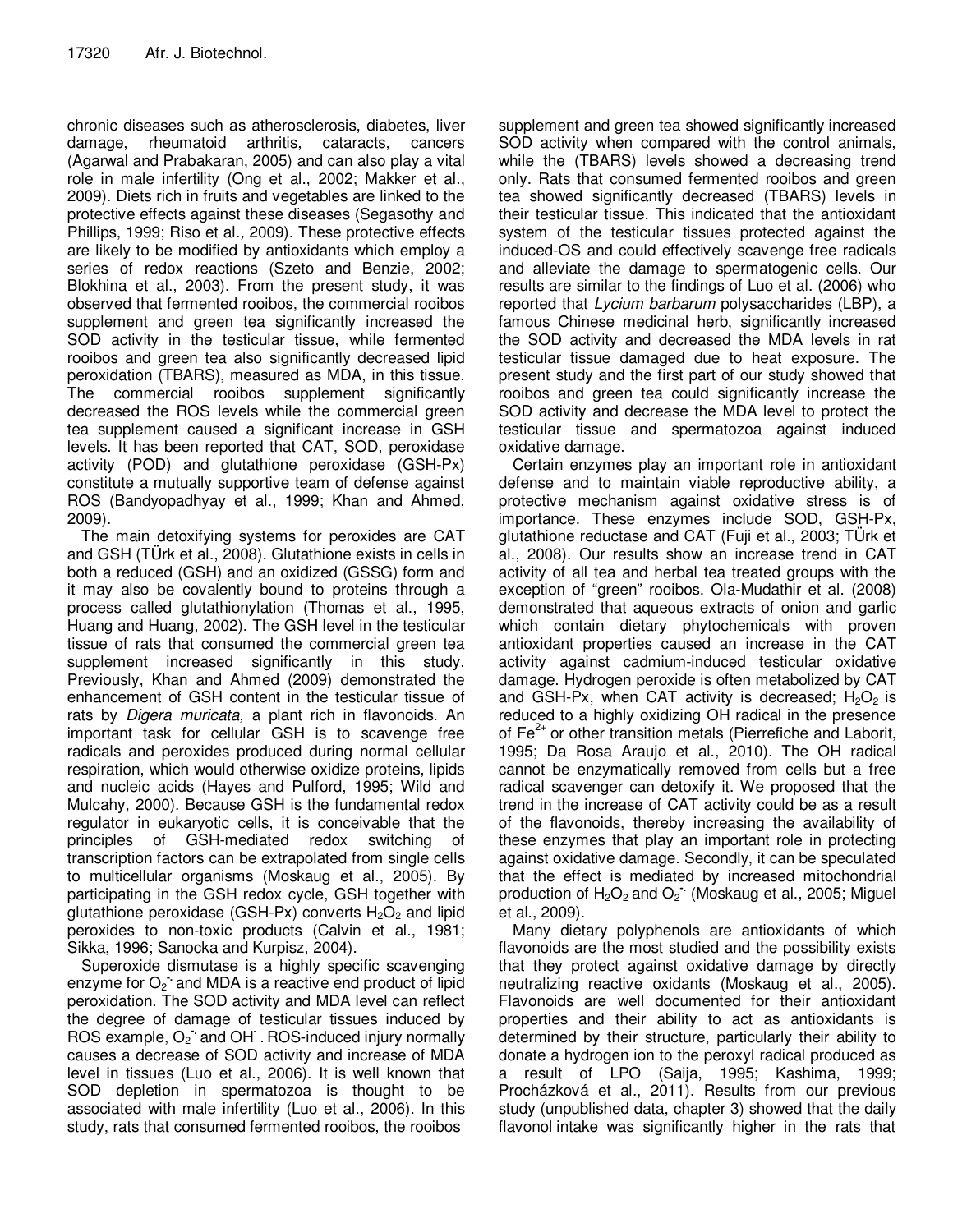consumed the rooibos herbal teas, while rats that consumed the green tea, commercial rooibos and green tea supplement, had significantly higher flavanol intakes. The chemical properties of some antioxidants example, flavanols and flavonols, may give them prooxidant properties at certain levels and this should be considered with respect to mechanisms for induction of cellular antioxidant defenses (Kessler et al., 2003). It is therefore also possible that repeated mild cellular OS induced by flavonoids at higher levels through the diet, boosts cellular antioxidant defense systems and in the long term, shifts these defense systems to a higher steady state, which prevents disease development or reduces the impact of OS when disease occurs (Huang et al., 2000).

#### **Conclusion**

The present results show that aqueous extracts of rooibos (A. linearis) and green tea (C. sinensis) are effective as antioxidants and protected testicular tissue against induced oxidative damage. Fermented rooibos, green tea and the commercial rooibos supplement caused an increase in the activity of the important cellular enzyme, SOD, while fermented rooibos and green tea decreased lipid peroxidation in the rat testicular tissue. Additionally, the rooibos supplement caused a decrease in ROS activity while the GSH level was also decreased by green tea in the respective animals. None of the tea treatments showed an effect on CAT activity, although, a tendency to increase this enzyme was shown by rooibos fermented, green tea and both supplements. The observed differences between the rooibos herbal tea and green tea and their respective commercial supplements, may be due to the unique composition of antioxidants and other compounds of the herbal teas/tea and this might result in the improved protective effect when compared with the supplements. The effect is not only because of the main polyphenolic compounds, but is proposed to be as a synergistic effect of all compounds. These observations suggest that fermented rooibos and green tea could be excellent adjuvant support in the therapy of male infertility and can generally be used as a supportive therapy in cases where oxidative stress is involved. However, further studies are required in order to confirm these effects in humans.

#### **ACKNOWLEDGEMENTS**

The authors would like to thank the staff of the Biomedical Sciences Department, Faculty of Health and Wellness Sciences as well as Mr. Fanie Rautenbach of the Oxidative Stress Research Centre, Cape Peninsula University of Technology for their technical assistance. We would like to acknowledge the Cape Peninsula University of Technology and the National Research

Foundation of South Africa for their financial support.

#### **REFERENCES**

- Abdallah FA, Dammak I, Attia H, Hentati B, Ammar-Keskes L (2009). Lipid peroxidation and antioxidant enzyme activities in infertile men: correlation with semen parameter. J. Clin. Lab. Anal. 23: 99-104.
- Aboua YG, Du Plessis SS, Brooks N (2009). Impact of organic hydroperoxides on rat testicular tissue and epididymal sperm. Afr. J. Biotechnol. 22: 6416-6424.
- Agarwal A, Prabakaran SA (2005). Mechanism, measurement, and prevention of oxidative stress in male reproductive physiology. Indian. J. Exp. Biol. 43: 963-974.
- Bandyopadhyay U, Das D, Banerjee RK (1999). Oxidative damage and pathogenesis Curr. Sci. India, 77: 658-665.
- Benzie IFF, Szeto YT (1999). Total antioxidant capacity of teas by the ferric reducing antioxidant power assay. J. Agric. Food Chem. 47: 633-636.
- Blokhina O, Virolainen E, Fagerstedt KV (2003). Antioxidants, oxidative damage and oxygen deprivation stress: a review. Ann. Bot. 91: 179- 194.
- Calvin HI, Cooper GW, Wallace EW (1981). Evidence that selenium in rat sperm is associated with a cysteine-rich structural protein of the mitochondrial capsule. Gamete. Res. 4: 139-145.
- Da Rosa Araujo AS, Silva de Miranda MF, Oliveira de Oliveira U, Fernandes T, Llesuy S, Kucharski LCR, Khaper N, Belló-Klein A (2010). Increased resistance to hydrogen peroxide-induced cardiac contracture is associated with decreased myocardial oxidative stress in hypothyroid rats. Cell. Biochem. Funct. 28: 38-44.
- Draper HH, Squires EJ, Mahmoodi H, Wu J, Agarwal S, Hardley M (1993). A comparative evaluation of thiobarbituric acid methods for the determination of malondialdehyde in biological materials. Free Radical Biol. Med. 15: 353-363.
- Driver AS, Kodavanti PRS, Mundy WR (2000). Age-related changes in reactive oxygen species production in rat brain homogenates. Neurotoxicol. Teratol. 22: 175-181.
- Fuji J, Iuchi Y, Matsuki S, Ishii T (2003). Cooperative function of antioxidant and redox systems against oxidative stress in male reproductive tissues. Asian. J Androl. 5: 231-242.
- Furst P (1996). The role of antioxidants in nutritional support. P. Nutr. Soc. 55: 945-961.
- Hayes JD, Pulford DJ (1995). The glutathione S-tranferase supergene family: regulation of GST and the contribution of the isoenzymes to cancer chemoprotection and drug resistance. Crit. Rev. Biochem. Mol. Biol. 30: 445-600.
- Huang HC, Nguyen T, Pickett CB (2000). Regulation of the antioxidant response element by protein kinase C-mediated phosphorylation of NFE2-related factor 2. Proc. Natl. Acad. Sci. USA. 97: 371-374.
- Huang KP, Huang Fl (2002). Glutathionylation of proteins by glutathione disulfide S- oxide. Biochem. Pharmacol. 64: 1049-1056.
- Kashima M (1999). Effects of catechins on superoxide and hydroxyl radical. Chem. Pharm. Bull. 47: 279-283.
- Kessler M, Ubeaud G, Jung L (2003). Anti and pro-oxidant activity of rutin and quercetin derivatives. J. Pharm. Pharmacol. 55: 131-142.
- Khan MR, Ahmed D (2009). Protective effects of Digera muricata (L.) Mart. on testis against oxidative stress of carbon tetrachloride in rat. Food Chem. Toxicol. 47: 1393-1399.
- Kucharska J, Ulicna O, Gvozdjakova A, Sumbalova Z, Vancova O, Bozek P (2004). Regeneration of enzyme  $Q_9$  redox state and inhibition of oxidative stress by Rooibos (Aspalathus linearis) administration in carbon tetrachloride liver damage. Physiol. Res. 53: 515-521.
- Kulkarni AC, Kuppusamy P, Parinandi N (2007). Oxygen, the lead actor in the pathophysiologic drama: enactment of the trinity of normoxia, hypoxia and hyperoxia in disease and therapy. Antioxid Redox Signal. 9: 1717-1730.
- Kumar TR, Muralidhara (2007). Induction of oxidative stress by organic hydroperoxides testis and epididymal sperm of rats in vivo. J. Androl. 28: 77-85.
- Lampe JW (1999). Health effects of vegetables and fruits: assessing